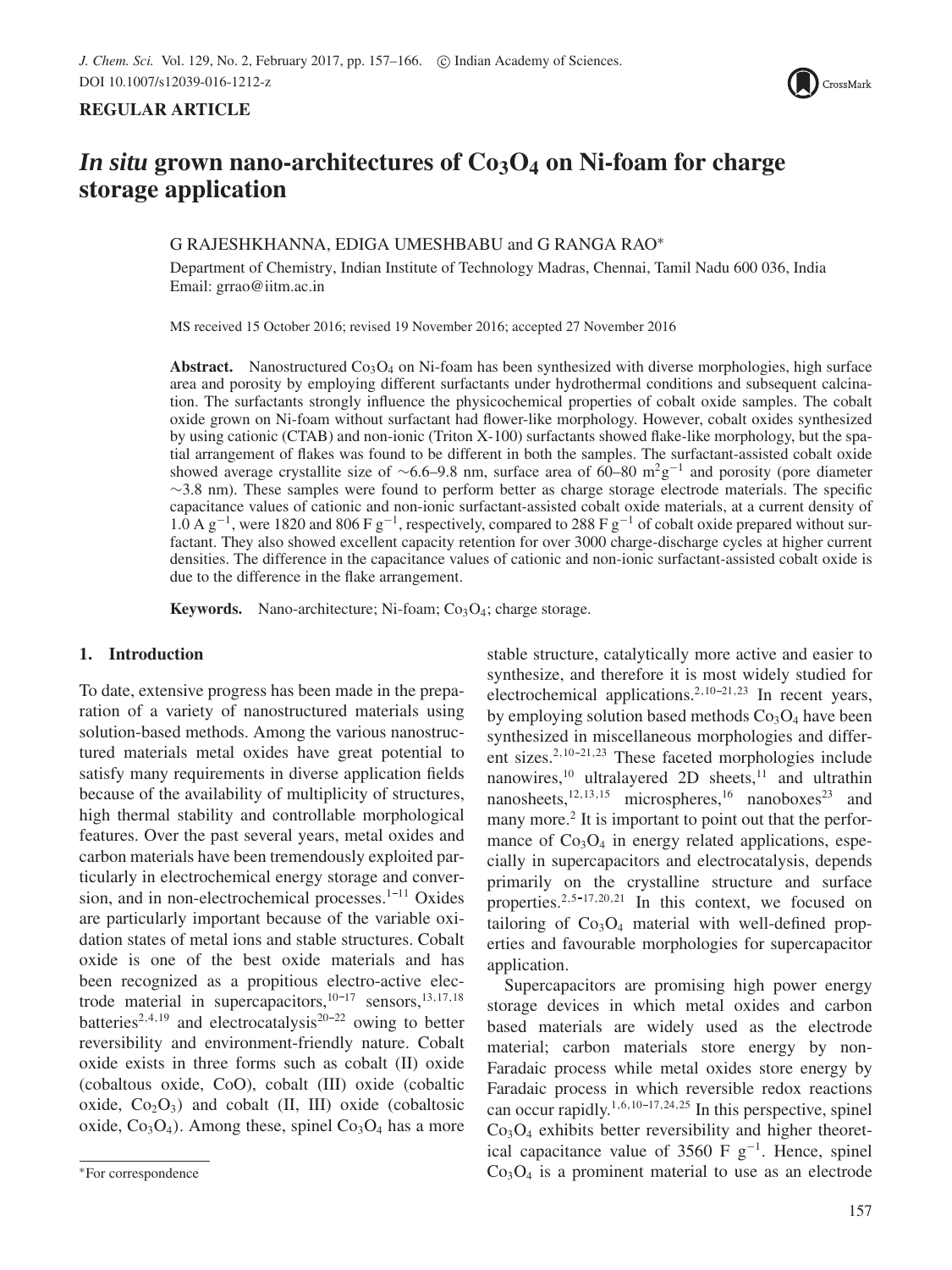material in supercapacitors.<sup>12,14,15</sup> Many attempts have been reported in the literature to improve the specific capacitance value of spinel  $Co<sub>3</sub>O<sub>4</sub>$  with good cyclic stability.<sup>10-17</sup> Table S1 (in Supplementary Information) shows the comparison of specific capacitance values  $(C<sub>S</sub>)$  and capacity retention of recently reported  $Co<sub>3</sub>O<sub>4</sub>$  materials. In literature, only a few reports have shown higher  $C<sub>S</sub>$  and good cyclic stability for  $Co<sub>3</sub>O<sub>4</sub>$  material. In many cases, the common reason for low  $C<sub>S</sub>$  value and poor capacitance retention is attributable to limited utilization of electrode material during charge-discharge processes. The binder poly(vinylidenedifluoride) (PVdF) commonly used to fabricate the electrode material blocks electroactive sites, and fades the conductivity. These factors are detrimental to supercapacitor performance.<sup>15</sup> In addition, charge storage performance of the oxide material obliquely depends on crystalline structure, exposed facets, surface area, pore distribution, morphology, electrical conductivity and nature of current collectors.<sup>2,10-17,26-29</sup> Therefore, it is necessary to employ diverse synthetic and fabrication strategies to achieve the best possible electrode materials with controlled size, shape and other desirable physicochemical properties. Hydrothermal process is a prominent and widely employed method to synthesize energy storage materials.<sup>2-14,26-30</sup> This is an expedient method to deposit *in situ* the electro-active material on current collector such as Ni-foam without adding binders during the fabrication of electrodes.<sup>12-14,27,28,30,31</sup> The electrode material grown *in situ* on Ni-foam can exhibit good electrical conductivity, low diffusion resistance and high electro-active surface area.<sup>15,31</sup>

Nevertheless, to meet the higher requirements of future systems, we need to develop a  $Co<sub>3</sub>O<sub>4</sub>$  material to further enhance its specific capacitance. Here, we report a lucrative and simple strategy to grow spinel  $Co_3O_4$  precursors directly on Ni-foam and subsequent calcination to fabricate binder-free oxide electrode for high-performance electrochemical energy storage application. We have adopted simple hydrothermal homogeneous precipitation method with hexamethylenetetramine as precipitating agent. Cationic and non-ionic surfactants have been employed in order to tune the morphology, to increase surface area and porosity. All these properties will in turn play vital role in improving the supercapacitor performance. We demonstrated systematic comparison of physicochemical and electrochemical properties of spinel cobalt oxide grown on Ni-foam mediated by surfactants. We report that cetyltrimethylammonium bromide (CTAB) initiated cobalt oxide ultrathin nanoflake arrays grown on Ni-foam exhibit high specific capacitance value of 1820 F  $g^{-1}$  at current density of 1 A  $g^{-1}$ . The 4-octylphenol polyethoxylate (Triton X-100)-initiated spinel cobalt oxide ultrathin nanoflake arrays grown on Ni-foam showed excellent cyclic stability of 116% specific capacitance retention even after 3000 cycles at a current density of 8 A  $g^{-1}$ .

## **2. Experimental**

### 2.1 *Fabrication of nanostructured Co*3*O*<sup>4</sup> *on Ni-foam*

In this experiment, 1.2 mmol of  $Co(NO<sub>3</sub>)<sub>2</sub>·6H<sub>2</sub>O$  and 2.4 mmol of NH4F were dissolved in 30 mL of triple distilled water and stirred for 1 h to form a homogeneous pink solution. 1.2 mmol of solid hexamethylenetetramine was added to the resulting solution and continued stirring for 2 h to attain complete homogeneity. Ni-foam (approximately 1 cm  $\times$  1 cm) was carefully cleaned with HCl solution (3 M), sonicated in triple distilled water and finally with acetone in an ultrasonic bath to remove surface NiO layer. The cleaned Ni-foam was used to deposit cobalt oxide material under hydrothermal conditions. The aqueous salt solution and Nifoam were transferred to a Teflon lined autoclave of 50 mL capacity and subjected to heating at 120◦C for 12 h. Under these conditions, the solid material was deposited uniformly on the clean Ni-foam. The Ni-foam with deposited material was soaked in distilled water for 20 min, rinsed several times with distilled water and ethanol, respectively, and finally dried in a conventional oven at 60◦C for 12 h. This ovendried sample is designated as  $Co<sub>3</sub>O<sub>4</sub>$ -uc. Similar procedure was adopted to synthesize cobalt oxide using 0.6 mmol of cetyltrimethylammonium bromide (CTAB) and 0.6 mmol of 4-octylphenol polyethoxylate (Triton X-100) surfactants and the corresponding oven-dried samples are named as  $Co<sub>3</sub>O<sub>4</sub>$ -C-uc and  $Co<sub>3</sub>O<sub>4</sub>$ -T-uc, respectively. In order to convert corresponding oxides, the as-grown precursor materials on Ni-foams were heated slowly from room temperature to 350◦C at the heating rate of 1◦C min−<sup>1</sup> and kept at 350◦C for 2 h by flowing air. These calcined samples are designated as  $Co<sub>3</sub>O<sub>4</sub>$ ,  $Co<sub>3</sub>O<sub>4</sub>$ -C and  $Co<sub>3</sub>O<sub>4</sub>$ -T.

## 2.2 *Characterization*

In order to avoid the strong intense peaks of Ni-foam, cobalt oxide powder samples were collected from the Ni-foam and used for powder X-ray diffraction (PXRD). The PXRD patterns recorded from 10◦ to 80◦ using Bruker AXS D8 Advance diffractometer at room temperature employing Cu K $\alpha$  ( $\lambda$  = 0.15408 nm) radiation generated at 40 kV and 30 mA. The crystallite size of all the  $Co<sub>3</sub>O<sub>4</sub>$  samples was approximated by using the Debye-Scherrer equation;  $D =$  $K\lambda/(\beta\cos\theta)$ , where D is the linear dimension of the particle (particle size),  $K$  is the spherical shape factor (0.89), and  $\beta$  is the full width at half-maximum height (fwhm) of the respective peaks measured graphically.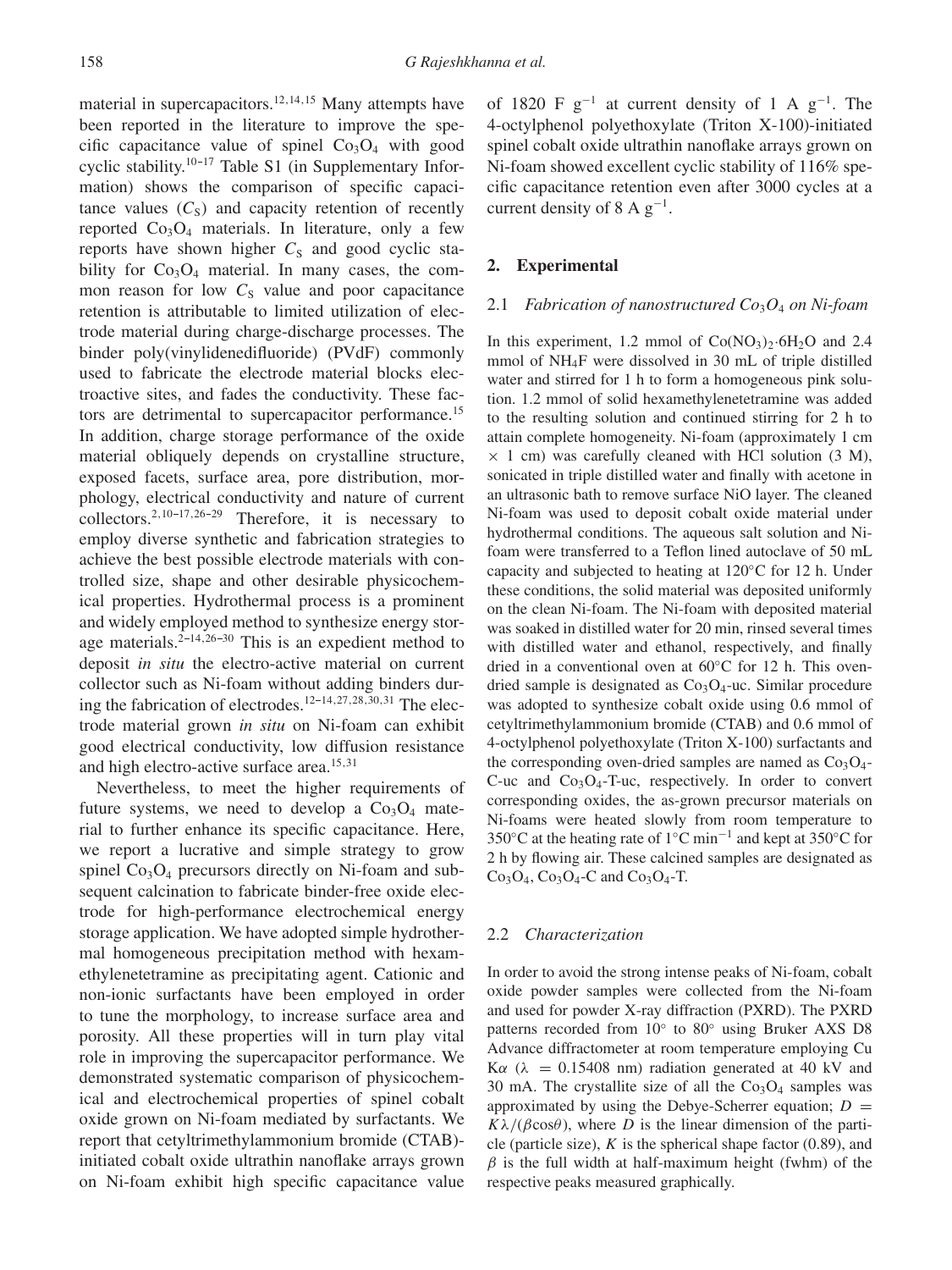Multipoint  $N<sub>2</sub>$  adsorption-desorption experiment was carried out on an automatic Micromeritics ASAP 2020 analyzer and the surface area was determined using the Brunauer-Emmett-Teller (BET) gas adsorption method at 77 K. The cobalt oxide samples collected from Ni-foams were outgassed at 150◦C for 12 h in dynamic vacuum before physisorption measurements. The pore size distribution plots were generated from desorption branch of the isotherm by the Barrett-Joyner-Halenda (BJH) method. The pore volume was obtained from the pore size distribution data. Surface morphologies of the calcined samples were obtained using an FEI Quanta FEG 400 high-resolution scanning electron microscope (HRSEM). The cobalt oxide deposited Ni-foams were placed on a conducting carbon tape before being mounted on the microscope sample holder for analysis. The high resolution transmission electron microscopy (HRTEM) studies were recorded on a JEOL 3010 HRTE microscope operated at 300 kV.

#### 2.3 *Electrochemical measurements*

The supercapacitor performance of the  $Co<sub>3</sub>O<sub>4</sub>/Ni-foam$ materials was evaluated by cyclic voltammetry (CV), chronopotentiometry (CP) and electrochemical impedance spectroscopy (EIS) measurements. All these experiments have been carried out using conventional three-electrode configuration on a CHI 7081C electrochemical workstation. Nifoams deposited with Co<sub>3</sub>O<sub>4</sub> (∼2–4 mg cm<sup>-2</sup>, mass loading was evaluated from the difference in weight before and after deposition of the active material on Ni-foam) served as working electrodes while a square Pt foil  $(1 \times 2 \text{ cm}^2)$  and Hg/HgO (1.0 mol L−<sup>1</sup> KOH) electrodes served as counter and reference electrodes, respectively. Freshly prepared aqueous KOH (2.0 M) electrolyte was used for supercapacitor study. The cobalt oxide electrodes were stabilised initially for 100 CV cycles before the final measurements.

#### **3. Results and Discussion**

#### 3.1 *Characterization of Co*3*O*<sup>4</sup>

The powder X-ray diffraction (PXRD) patterns of all calcined samples  $Co<sub>3</sub>O<sub>4</sub>$ ,  $Co<sub>3</sub>O<sub>4</sub>$ -C and  $Co<sub>3</sub>O<sub>4</sub>$ -T are shown in Figure 1. The formation of nano-crystalline face centered cubic  $Co<sub>3</sub>O<sub>4</sub>$  phase is confirmed from the PXRD reflections indexed at  $2\theta$  values of 19.0 $\degree$  (111), 31.3◦ (220), 36.8◦ (311), 38.5◦ (222), 44.8◦ (400), 59.3◦ (511) and  $65.2°$  (440). The average crystallite sizes, calculated from the major peaks of  $Co<sub>3</sub>O<sub>4</sub>$ ,  $Co<sub>3</sub>O<sub>4</sub>$ -C and  $Co<sub>3</sub>O<sub>4</sub>$ -T materials using Debye-Scherrer equation, were in the nanoscale range (Table 1). The data shows that the surfactants are effective in producing smaller crystallite sizes due to selective interaction between surfactant molecules and metal precursors.

The surface morphologies of spinel cobalt oxide materials  $(Co_3O_4, Co_3O_4-C$  and  $Co_3O_4-T$ ) grown on

**Figure 1.** PXRD patterns of  $Co<sub>3</sub>O<sub>4</sub>$ ,  $Co<sub>3</sub>O<sub>4</sub>$ -C and  $Co<sub>3</sub>O<sub>4</sub>$ -T materials grown *in situ* on Ni-foam and collected for phase analysis.

Ni-foam examined by HR-SEM are shown in Figure 2. The cationic (CTAB), non-ionic (TritonX-100) surfactantassisted cobalt oxide materials  $(C_{Q_3}O_4-C, Co_3O_4-T)$ and surfactant-free synthesized  $Co<sub>3</sub>O<sub>4</sub>$  material grown on Ni-foam are shown in Figures 2(a), 2(d) and 2(g), respectively. The insets of these figures show the bare Ni-foam (before deposition of cobalt oxide). Intriguingly,  $Co_3O_4$ -C (Figures 2b and 2c) and  $Co_3O_4$ -T (Figures 2e and 2f) materials show ultrathin nanoflake morphologies, and they differ only in flakes arrangements whereas  $Co<sub>3</sub>O<sub>4</sub>$  (Figures 2h and 2i) exhibits flower-like morphology. In the case of  $Co<sub>3</sub>O<sub>4</sub>$ -C material, ultrathin nanoflakes are arranged in a regular fashion and perpendicularly projected with larger gaps while randomly oriented nanoflakes are seen in  $Co<sub>3</sub>O<sub>4</sub>$ -T.

The reason for this is hydrophilic part of the cationic CTAB molecule can adsorb counter anions and the hydrophobic part of the molecules can come close together leading to the large separation of nanoflakes in the final growth of  $Co<sub>3</sub>O<sub>4</sub>$ -C shown in Figure 3. In Triton X-100 assisted synthesis, the growth of  $Co<sub>3</sub>O<sub>4</sub>$ precursors occurred on the chains of Triton X-100 leading to the formation of closely aggregated nanoflakes. While without surfactant, the growth of  $Co<sub>3</sub>O<sub>4</sub>$  precursor takes flower-like shape (Figure 3). However, the growth of different nanostructures with distinct morphologies and diverse crystal facets during the synthesis is at present elusive but can depend on the number of factors which include electrostatic interactions, hydrophobic interactions, van der Waals forces, hydrogen bonding and crystal face attraction.<sup>2,3,11,32-34</sup> Generally, inorganic and organic moieties, nature of precipitating agent and solvent, reaction temperature

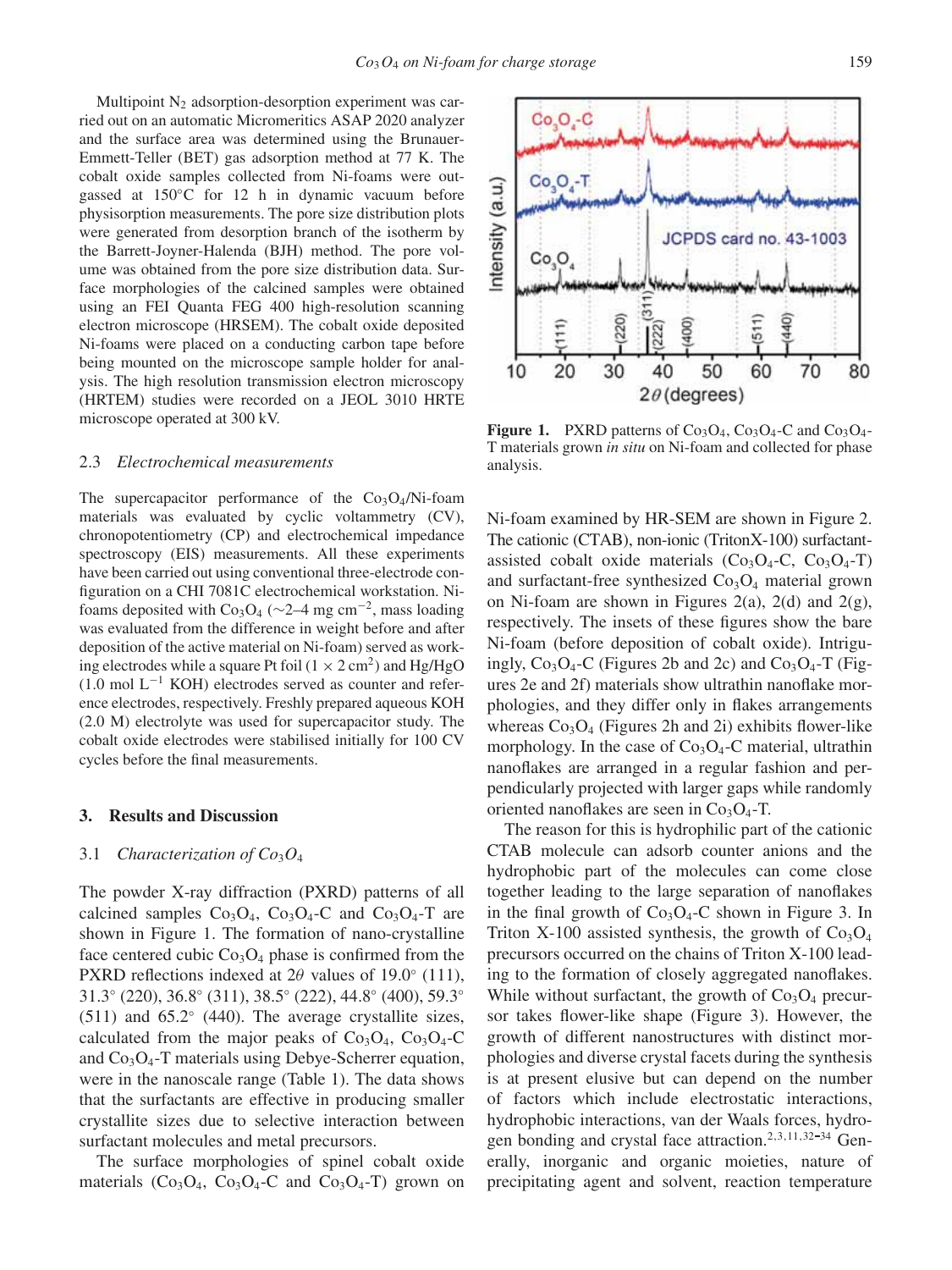**Table 1.** The physicochemical properties and specific capacitance values at a current density of 1 A  $g^{-1}$  of Co<sub>3</sub>O<sub>4</sub>, Co<sub>3</sub>O<sub>4</sub>-C and  $Co<sub>3</sub>O<sub>4</sub>$ -T materials on Ni-foam in comparison with bare Ni-foam. The cobalt oxide powders were collected separately from Ni-foam for physicochemical analysis. Cobalt oxide on Ni-foam samples were directly used for specific capacitance measurements.

| Sample                  | Average crystallite<br>size (nm) | Morphology        | Specific surface<br>area $(m^2g^{-1})$ | Pore volume<br>$\rm (cm^3g^{-1})$ | Pore diameter<br>(nm) | Specific<br>capacitance (F $g^{-1}$ ) |
|-------------------------|----------------------------------|-------------------|----------------------------------------|-----------------------------------|-----------------------|---------------------------------------|
| $Co3O4*$                | 26                               | Flower            | 27                                     | 0.10                              | 10                    | 288                                   |
| $Co3O4-C#$              | 9.8                              | <b>Nanoflakes</b> | 66                                     | 0.16                              | 3.8                   | 1820                                  |
| $Co3O4-T§$              | 6.6                              | <b>Nanoflakes</b> | 80                                     | 0.17                              | 3.8                   | 806                                   |
| $Ni$ -foam <sup>†</sup> |                                  | Porous            | $\sim\!\!4$                            | $\sim 0.015$                      | $\sim$ 9              | $\sim$ 20                             |

<sup>∗</sup>Sample synthesized on Ni-foam without using surfactant; #sample synthesized on Ni-foam using CTAB; §sample synthesized on Ni-foam using Triton X-100; <sup>†</sup>Bare Ni-foam which is largely macroporous, number of pores per inch 80–120, density 0.35–0.67 g cm−3, porosity ≥95%; thickness 1.2 mm, (Courtesy: CSIR CECRI-Madras Unit, Taramani).



**Figure 2.** HR-SEM images of  $Co<sub>3</sub>O<sub>4</sub>-C$  (a–c),  $Co<sub>3</sub>O<sub>4</sub>-T$  (d–f) and  $Co<sub>3</sub>O<sub>4</sub>$  (g–i) grown on Ni-foam.

and time are all factors which influence the final morphology of oxide materials.<sup>2,3,11-14,26-29,32-37</sup> In our work, the change in morphology is mainly due to the presence of surfactant molecules since other synthesis conditions are same in all cases. It is pointed out in the literature that the specific adsorption of surfactant molecules (CTAB and Triton X-100) on a selective crystal-facet undergoes kinetic shape control, and causes the formation flake-like structure.2 The low and high magnification HR-TEM images of all three cobalt oxide materials are shown in Figure 4. The lattice fringes are also clearly seen in the insets. The lattice fringes of  $Co<sub>3</sub>O<sub>4</sub>$ -C sample have an averaged d spacing of 0.24 nm and 0.283 nm corresponding to the (311) and (220) set of planes, respectively (inset of Figure 4b). In the case of  $Co<sub>3</sub>O<sub>4</sub>$ -T and  $Co<sub>3</sub>O<sub>4</sub>$  samples, the averaged d spacing is 0.283 nm which corresponds to the (220) plane (inset of Figures 4d and 4f). These results are in accordance with the PXRD results of  $Co<sub>3</sub>O<sub>4</sub>$ .

Figure 5a shows  $N_2$  adsorption-desorption isotherms of  $Co<sub>3</sub>O<sub>4</sub>$ ,  $Co<sub>3</sub>O<sub>4</sub>$ -C and  $Co<sub>3</sub>O<sub>4</sub>$ -T materials which resemble type-IV isotherms with H1 hysteresis loop.11,28,38 This clearly indicates that all the materials contain mesopores. The existence of mesoporosity in these samples is also confirmed from the BJH measurements shown in Figure 5b. The specific surface area,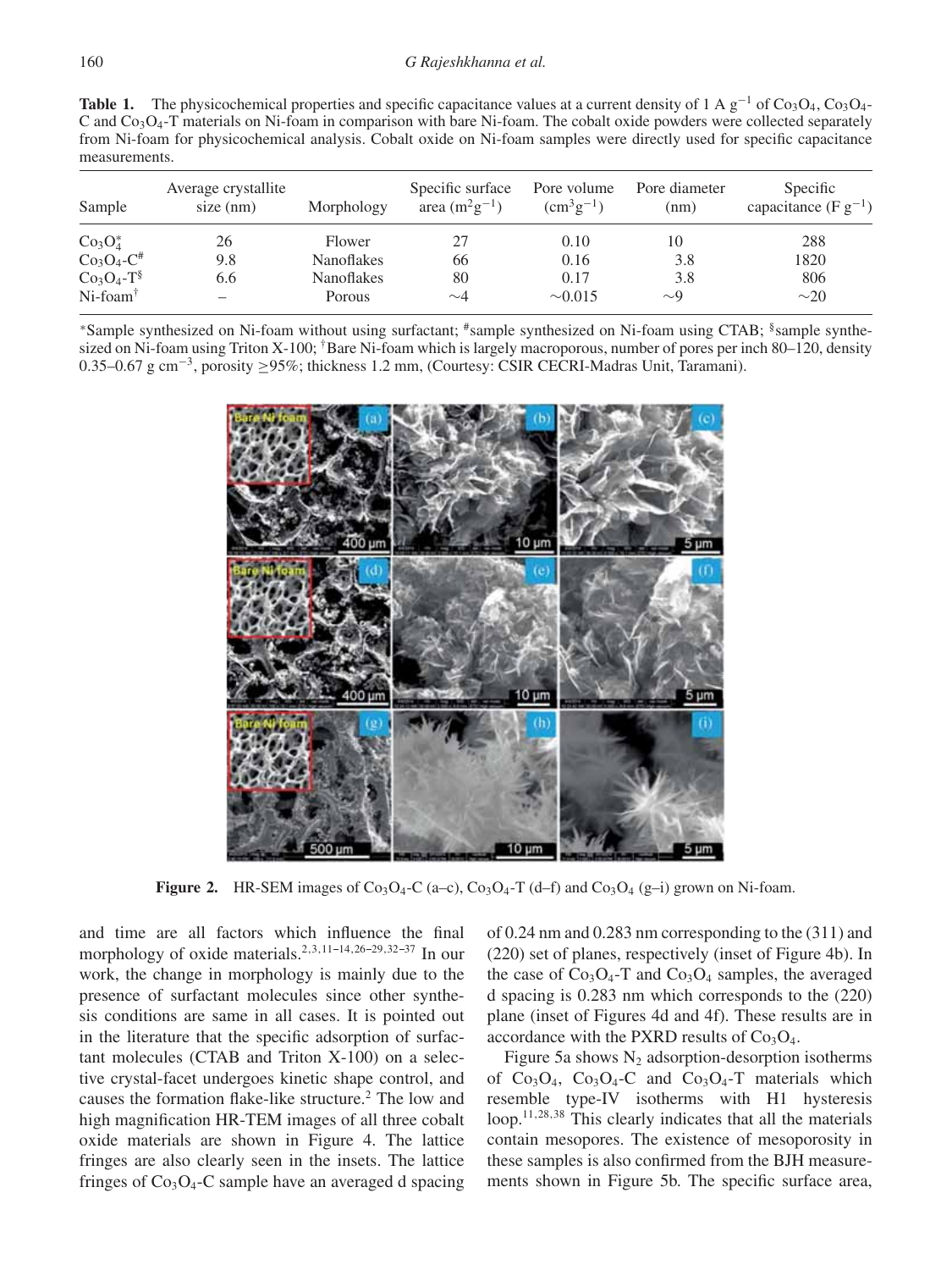

Figure 3. Schematic illustration for the formation of nanoflake and flowerlike morphologies of nanostructured cobalt oxide material with and without using surfactants.



**Figure 4.** HR-TEM images of  $Co<sub>3</sub>O<sub>4</sub>$ -C (a and b) and  $Co<sub>3</sub>O<sub>4</sub>$ -T (c and d) synthesized by using surfactants,  $Co<sub>3</sub>O<sub>4</sub>$ (e and f) synthesized without surfactant.

pore volume and pore diameter of  $Co<sub>3</sub>O<sub>4</sub>$ -C,  $Co<sub>3</sub>O<sub>4</sub>$ -T and  $Co<sub>3</sub>O<sub>4</sub>$  materials have been obtained, respectively, from BET and BJH pore size distribution analysis which are shown in Table 1. The average pore size in Co<sub>3</sub>O<sub>4</sub>-C and Co<sub>3</sub>O<sub>4</sub>-T materials is ∼3.8 nm which is better suited for supercapacitor applications. This type of pore size distribution is commonly observed in materials synthesized using surfactant templates.  $26,28$ The results show that the specific surface area and pore volume are much higher for  $Co<sub>3</sub>O<sub>4</sub>$ -C and  $Co<sub>3</sub>O<sub>4</sub>$ -T materials compared to  $Co<sub>3</sub>O<sub>4</sub>$  material (Table 1).

#### 3.2 *Capacitive performance of Co*3*O*<sup>4</sup> *materials*

Due to the differences in morphology, crystallite size, surface area and porosity of  $Co<sub>3</sub>O<sub>4</sub>$ ,  $Co<sub>3</sub>O<sub>4</sub>$ -C and  $Co<sub>3</sub>O<sub>4</sub>$ -T materials, the electrochemical properties of these materials are expected to be different. The high surface area and mesoporous nanoflakes composed of smaller nanocrystallites of  $Co<sub>3</sub>O<sub>4</sub>$ -C and  $Co<sub>3</sub>O<sub>4</sub>$ -T materials provides more number of active sites for electrolyte ions for more redox reactions. The comparison of charge storage efficiencies of  $Co<sub>3</sub>O<sub>4</sub>$ ,  $Co<sub>3</sub>O<sub>4</sub>$ -C and  $Co<sub>3</sub>O<sub>4</sub>$ -T materials grown on Ni-foam were studied by CV, CP and EIS measurements in aqueous KOH (2 M) electrolyte. Figure 6a shows the CV profiles of three cobalt oxide electrode materials recorded at a scan rate of 10 mV s<sup>-1</sup>. The resultant redox peaks in CV curves are due to  $Co<sub>3</sub>O<sub>4</sub>/CoOOH/CoO<sub>2</sub>$  transformations during the interaction of OH<sup>−</sup> ions with the cobalt oxide electrodes.<sup>10-14,39</sup> However, the CV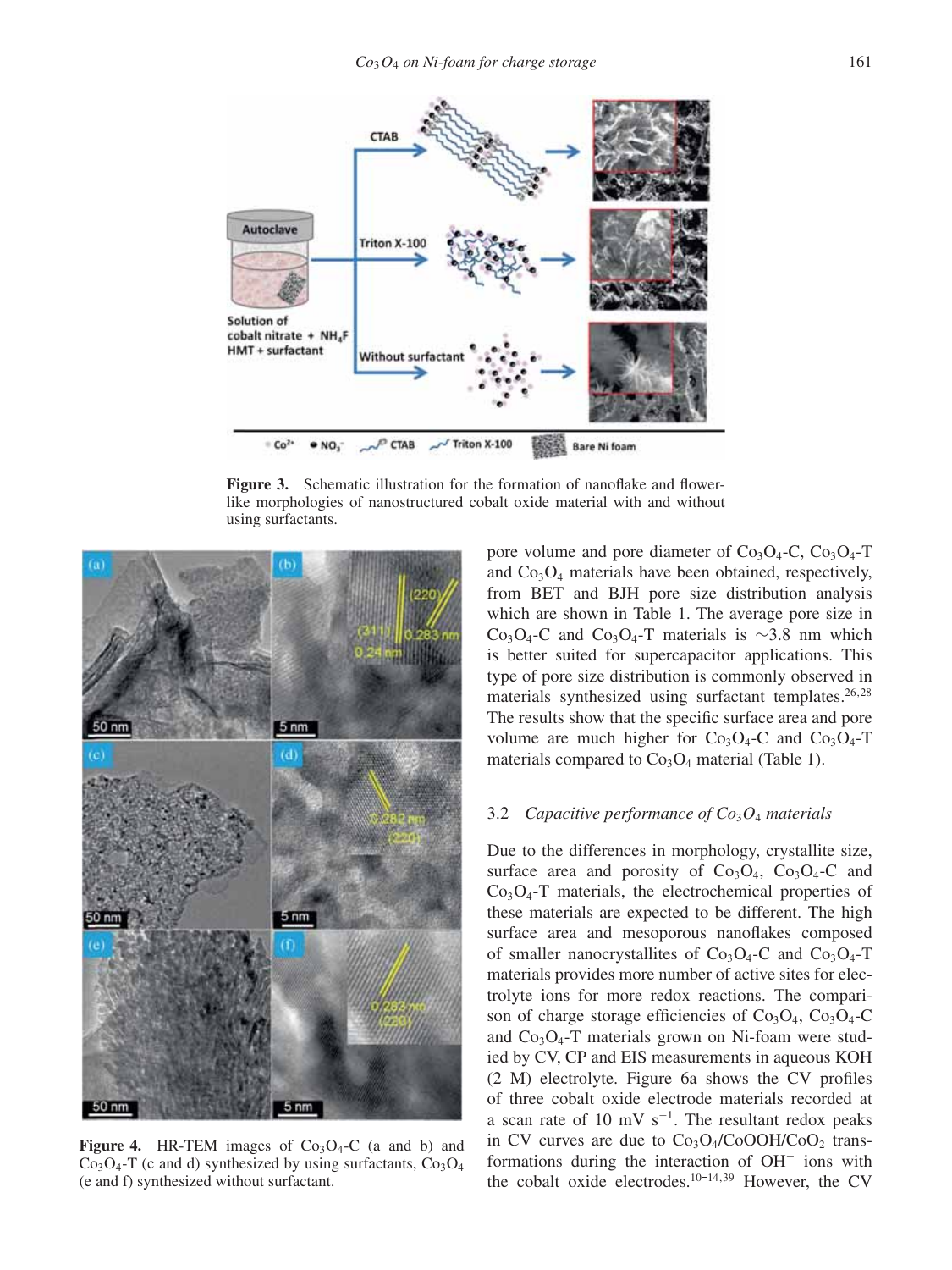

**Figure 5.** (a) BET isotherms and (b) BJH pore size distribution profiles of  $Co<sub>3</sub>O<sub>4</sub>$ ,  $Co<sub>3</sub>O<sub>4</sub>$ -C and  $Co<sub>3</sub>O<sub>4</sub>$ -T materials. For these analyses, oxide powders were collected from the Ni-foam

pattern of  $Co_3O_4$  strongly depends on its morphology and surface properties. In the present study, the peaks corresponding to  $Co(II) \leftrightarrow Co(III) \leftrightarrow Co(IV)$  are not distinguishable due to low crystallinity and other microstructural effects of the sample.<sup>10-17</sup> The Co<sub>3</sub>O<sub>4</sub>-C and  $Co<sub>3</sub>O<sub>4</sub>$ -T electrodes showed higher oxidation and reduction peak currents compared to  $Co<sub>3</sub>O<sub>4</sub>$  electrode  $(Co_3O_4-C>Co_3O_4-T>Co_3O_4)$ . This result is attributed to smaller crystallite sizes, larger surface areas and favourable mesoporous nanoflake morphologies of  $Co<sub>3</sub>O<sub>4</sub>$ -C and  $Co<sub>3</sub>O<sub>4</sub>$ -T materials. These features are advantageous for easy transportation of electrolyte ions into the accessible redox cobalt oxide matrix. The redox reactions are more feasible and efficient in  $Co<sub>3</sub>O<sub>4</sub>$ -C and  $Co<sub>3</sub>O<sub>4</sub>$ -T electrode materials leading to higher current density. Between these two materials, nanoflakes of  $Co<sub>3</sub>O<sub>4</sub>$ -C material provides additional electroactive sites due to availability of free space among the nanoflakes, therefore this material has highest peak current compared to the nanoflakes of  $Co<sub>3</sub>O<sub>4</sub>-T$ . In order to know the contribution of Ni-foam, we recorded CV of bare Ni-foam and compared with the CVs of cobalt oxide materials as shown in Figure 6a. The insignificant peak current of bare Ni-foam signifies that the oxide material deposited on Ni-foam is solely responsible for higher redox peak current. The very



**Figure 6.** Electrochemical behaviour of  $Co<sub>3</sub>O<sub>4</sub>$ ,  $Co<sub>3</sub>O<sub>4</sub>$ -C and  $Co<sub>3</sub>O<sub>4</sub>$ -T electrode materials grown on Ni-foam. (a) Cyclic voltammograms at 10 mV s<sup>-1</sup> scan rate; (b) Galvanostatic charge-discharge cycles at current density of 2 A  $g^{-1}$ ; (c) Comparison of specific capacitance values at different current densities; (d) Cyclic stability at current densities of 4 and 8 A  $g^{-1}$ .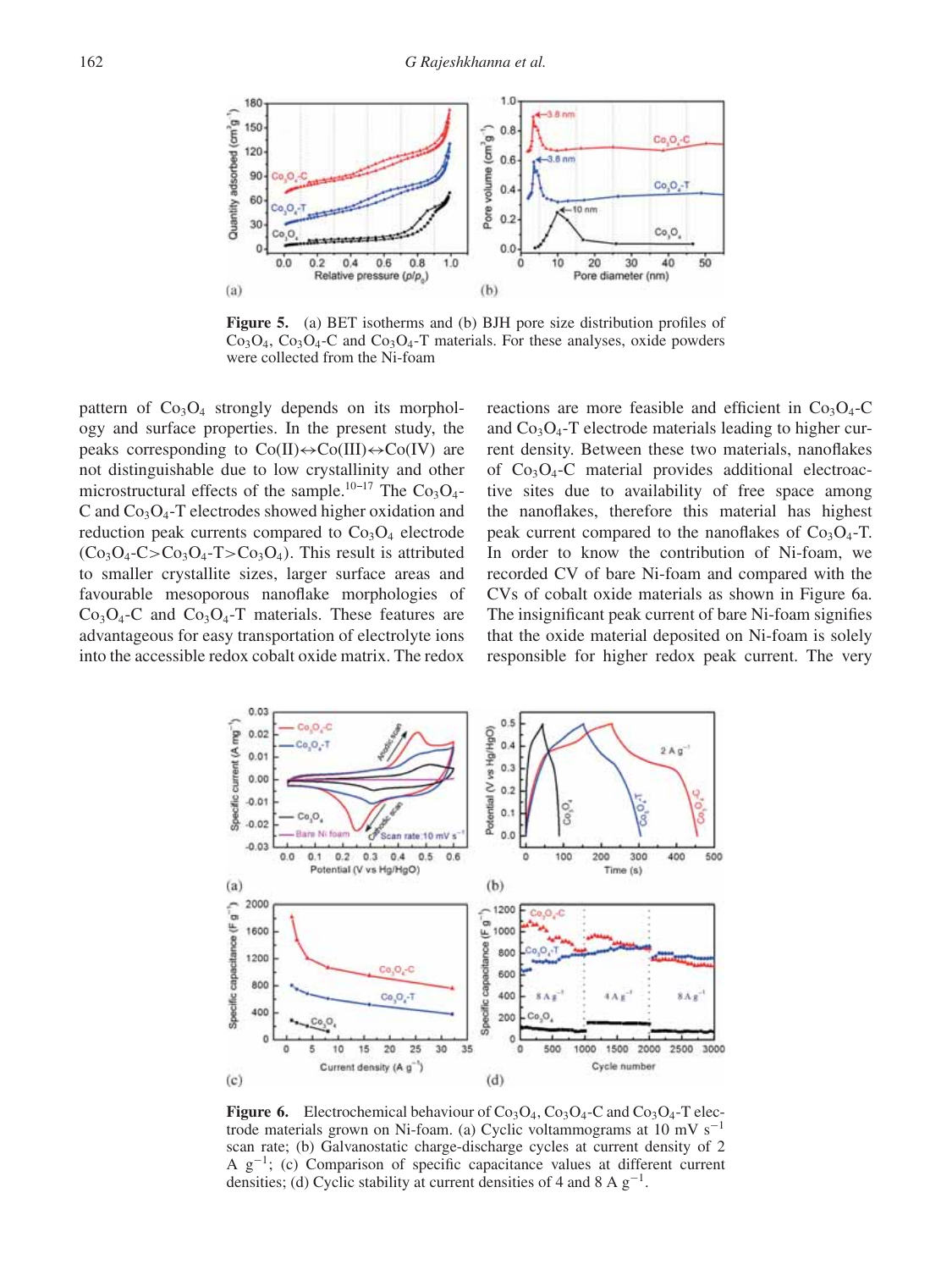low specific surface area and porosity of the bare Nifoam compared to  $Co<sub>3</sub>O<sub>4</sub>/Ni$ -foam (Table 1) also tells the insignificant contribution of Ni-foam to the total capacitance. The differences in the redox peak currents and peak potentials of the three oxide electrode materials are due to difference in their surface morphologies, crystallite sizes and spatial arrangements in nanoflakes. In  $Co_3O_4$ -C material, the nanoflakes are perpendicularly projected with larger gaps (Figure 2c). Hence, the electrolyte can easily pass through these gaps which causes more number of cobalt oxide sites to be involved in the Faradaic processes efficiently.

The galvanostatic charge-discharge cycles recorded at a current density of 2 A  $g^{-1}$  are shown in Figure 6b. Here, both  $Co_3O_4$ -C and  $Co_3O_4$ -T electrodes show sluggish potential drop in the discharge curves compared to  $Co<sub>3</sub>O<sub>4</sub>$  electrode at a fixed current density. This behaviour demonstrates that both  $Co<sub>3</sub>O<sub>4</sub>$ -C and  $Co<sub>3</sub>O<sub>4</sub>$ -T electrode materials are excellent for energy storage and delivery. These three electrodes have been tested at different current densities and their specific capacitance values ( $C_s$ , F g<sup>-1</sup>) are calculated using equation 1, and the corresponding discharge curves are shown in Figure S1a-c (in Supplementary Information).

$$
C_s = \frac{i}{m\left(\Delta V/\Delta t\right)}\tag{1}
$$

Where i is the discharging current  $(A)$ , m is the mass of material (g),  $\Delta V$  is the operating potential (V) and  $\Delta t$ is the discharging time (s).

In Figure 6c, the variation of specific capacitance with current density is compared for the three electrodes. Among the three,  $Co<sub>3</sub>O<sub>4</sub>$ -C exhibits highest  $C<sub>S</sub>$ values of 1820 F  $g^{-1}$  at 1 A  $g^{-1}$ , and 1070 F  $g^{-1}$  at 8 A  $g^{-1}$ . At same current densities, the  $C_s$  values for  $Co<sub>3</sub>O<sub>4</sub>$ -T and  $Co<sub>3</sub>O<sub>4</sub>$  were found to be 806 and 611, and 288 and 126 F  $g^{-1}$ , respectively. The higher  $C_S$  values for  $Co<sub>3</sub>O<sub>4</sub>$ -C and  $Co<sub>3</sub>O<sub>4</sub>$ -T electrodes are attributed primarily to smaller crystallite sizes, higher surface area as well as higher pore volume of nanoflake morphologies. These unique features have been shown to be favourable for transportation and diffusion of electrolyte ions during the charge-discharge processes. In  $Co<sub>3</sub>O<sub>4</sub>$ -C case, the inner and outer surfaces are efficiently accessed by the electrolyte ions due to the existence of larger gap between the nanoflakes and this leads to high  $C_s$  compared to  $Co<sub>3</sub>O<sub>4</sub>$ -T. The  $C_s$  values obtained for nanoflakes of  $Co<sub>3</sub>O<sub>4</sub>$ -C and  $Co<sub>3</sub>O<sub>4</sub>$ -T are quite high compared to the recently reported values which are given in Table S1 (in Supplementary Information). Yuan  $et$   $al$ , obtained very high  $C<sub>S</sub>$ value of 2735 F  $g^{-1}$  at 2 A  $g^{-1}$  by electrochemical

deposition method, but large scale synthesis of material may not be negotiable.15 Yang *et al.*, used two-step hydrothermal approach to achieve high specific capacitance value of 1782 F  $g^{-1}$  at 1.8 A  $g^{-1}$ .<sup>12</sup> In the present study, we have obtained high  $C_S$  value of 1820 F g<sup>-1</sup> at 1 A  $g^{-1}$  employing simple single step hydrothermal method, which is suitable to synthesize the material in large scale. Since the retention of capacitance for longer period of charge-discharge cycles is an essential criterion for practical applications, we have tested the stability of the three electrodes by carrying out 3000 chargedischarge cycles at current densities of 8 and 4 A  $g^{-1}$ . Initially 1000 cycles were recorded at 8 A g−<sup>1</sup> followed by 1000 cycles at 4 A  $g^{-1}$ , and finally 1000 cycles were recorded at  $8 \text{ A } g^{-1}$ . The specific capacitance values calculated at every  $50<sup>th</sup>$  cycle using equation 1 are plotted in Figure 6d. The specific capacitance retention values of the three electrodes are also presented in Table S2 (in Supplementary Information).

It is evident from Figure 6d and Table S2 (in Supplementary Information) that the specific capacitance decay is observed only for  $Co<sub>3</sub>O<sub>4</sub>$  and  $Co<sub>3</sub>O<sub>4</sub>$ -C electrode materials. However,  $Co<sub>3</sub>O<sub>4</sub>-C$  electrode material shows only 8%  $C_s$  loss in the last 1000 cycles. There seems to be some structural deactivation by means of restacking of the nanoflakes which is responsible for the initial  $C_s$  loss during charge-discharge cycles (up to 2000 cycles). In the case of  $Co<sub>3</sub>O<sub>4</sub>-T$  electrode, interestingly and impressively, the specific capacitance value increased up to 2000 cycles. The enhancement in specific capacitance is attributed to structural activation of  $Co<sub>3</sub>O<sub>4</sub>-T$  which happens due to the separation of the stacked cobalt oxide nanoflakes. The structural activation in turn translates to pore opening and increase in electroactive surface area of  $Co<sub>3</sub>O<sub>4</sub>$ -T material.<sup>14,27,28</sup> The capacitance retention of  $Co<sub>3</sub>O<sub>4</sub>$ C and  $Co_3O_4$ -T electrodes is much higher compared to the recent reports cited in Table S1 (in Supplementary Information). The exceptionally high  $C_S$  values (Figure 6c) and capacitance retention of  $Co<sub>3</sub>O<sub>4</sub>$ -C and  $Co<sub>3</sub>O<sub>4</sub>$ -T electrode materials (Figure 6d and Table S2) are due to low solution resistance  $(R_s)$ , charge transfer resistance  $(R_{ct})$  and Warburg impedance  $(Z_w)$  depicted in Figure 7. In this Nyquist plot, the intersection of semi-circle at the real axis in the high frequency region represents the  $R_s$ , the diameter of semicircle represents the  $R_{ct}$  and the inclined straight line in the low frequency region shows the  $Z_w$ (Figure 7).<sup>26-29,39,40</sup> The Co<sub>3</sub>O<sub>4</sub>-C and Co<sub>3</sub>O<sub>4</sub>-T samples do not exhibit significant semi-circle indicating very low  $R<sub>ct</sub>$  between the active material/electrolyte interface.<sup>39</sup> The Co<sub>3</sub>O<sub>4</sub>-C sample exhibits less  $R_s$ compared to  $Co<sub>3</sub>O<sub>4</sub>$ -T. The linear portions of the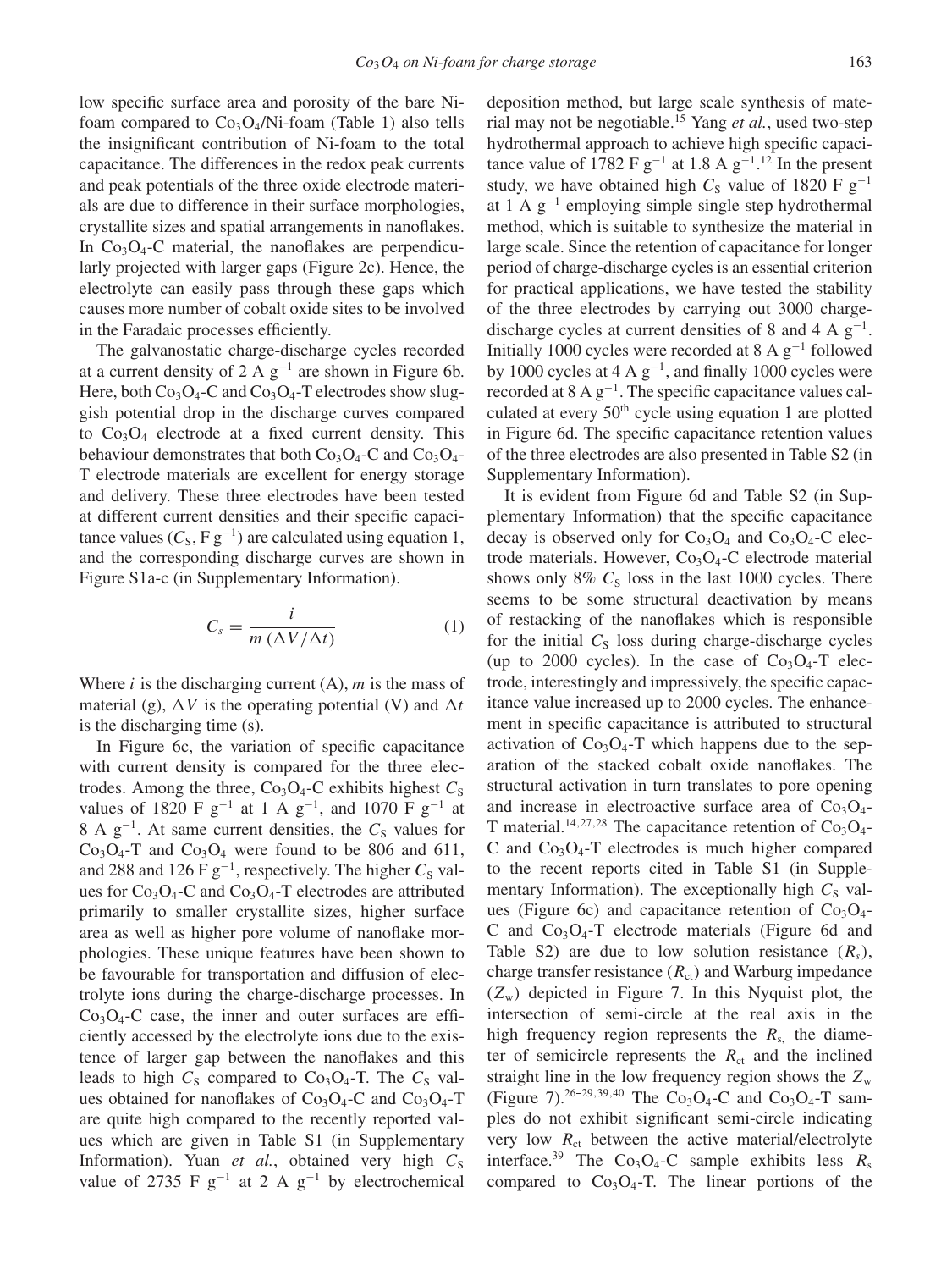

Nyquist plots of  $Co<sub>3</sub>O<sub>4</sub>-C$  and  $Co<sub>3</sub>O<sub>4</sub>-T$  electrodes tend to be nearly parallel to the imaginary axis which is a characteristic feature of good capacitive behaviour.<sup>8,10,11,26-29,39</sup> In general, low time constant  $(\tau)$  is preferred for fast charge-discharge electrode characteristics. The value of  $\tau$  for all cobalt oxide materials is calculated using equation  $\tau = 1/2\pi f^*$ , where  $f^*$  denotes the frequency corresponding to maximum of the imaginary component  $(-Z'')$ .<sup>27,29</sup> The estimated  $\tau$  values for Co<sub>3</sub>O<sub>4</sub>-C, Co<sub>3</sub>O<sub>4</sub>-T and Co<sub>3</sub>O<sub>4</sub> are 0.3, 19.7 and 111 ms, respectively. The porous flakelike morphology reduces the transportation/diffusion time for electrons and ions. Hence, high  $C<sub>S</sub>$  values of  $Co<sub>3</sub>O<sub>4</sub>$ -C and outstanding capacity retention of  $Co<sub>3</sub>O<sub>4</sub>$ -T electrode materials are expected due to fast electrode kinetics promoted by easy access of electrolyte/electrode interface to the electrolyte ions.

Broadly, the excellent supercapacitor performance of the nanoflakes of cobalt oxide electrodes can be attributed to multiple factors. These factors include smaller crystallite size, numerous inter-connected pores on cobalt oxide nanoflakes which result in large surface area and intimate contact between the nanoflakes and surface of the Ni-foam. This facilitates the transport of electrolyte ions and electrons which give rise to low values of  $R_s$ ,  $R_{ct}$ ,  $Z_w$  and  $\tau$ .

## **4. Conclusions**

The electrochemical properties of an electrode material strongly depend on the morphology, particle size, porosity and surface area of oxide material. These aspects are demonstrated in this work by systematically comparing the physicochemical and electrochemical properties of cobalt oxide samples synthesized as surfactant-free  $(Co_3O_4)$ , CTAB-assisted  $(Co_3O_4$ -C) and Triton X-100-assisted  $(Co<sub>3</sub>O<sub>4</sub>-T)$ . The surfactants have shown significant impact on particle size, morphology, porosity and surface area. Among all the three electrode materials,  $Co<sub>3</sub>O<sub>4</sub>$ -C exhibited very high  $C<sub>S</sub>$  value (1820 F g<sup>-1</sup> at 1 A g<sup>-1</sup>). The Co<sub>3</sub>O<sub>4</sub>-T electrode exhibited excellent capacitance retention and there was substantial enhancement in  $C<sub>S</sub>$  during the charge-discharge cycles. The nanoflake morphologies and porous structures of  $Co<sub>3</sub>O<sub>4</sub>$ -C and  $Co<sub>3</sub>O<sub>4</sub>$ -T materials provide more active sites, and efficient contact between the electrode and electrolyte ions. These are favourable attributes of nanostructured cobalt oxide for better performance towards charge storage. The significant differences in the specific capacitance values and stabilities of both  $Co<sub>3</sub>O<sub>4</sub>$ -C and  $Co<sub>3</sub>O<sub>4</sub>$ -T materials are primarily attributed to the differences in packing of nanoflakes.

#### **Supporting information (SI)**

The comparison of specific capacitance values and capacity retention of recent reports (Table S1), the comparison of specific capacitance retention values (Table S2) and galvanostatic discharge profiles of  $Co<sub>3</sub>O<sub>4</sub>-C$ ,  $Co<sub>3</sub>O<sub>4</sub>-T$  and  $Co<sub>3</sub>O<sub>4</sub>$ materials (Figures S1a to S1c) are given in the supporting information, available at www.ias.ac.in/chemsci.

#### **Acknowledgements**

GR and EU would like to thank the UGC and CSIR, New Delhi for granting the JRF and SRF fellowships, respectively. Authors thank the DST, New Delhi, for FIST experimental facilities and MNRE (102/28/2006-NT) for funding.

#### **References**

- 1. Shukla A K, Sampath S and Vijayamohanan K 2000 Electrochemical supercapacitors: Energy storage beyond batteries *Current Sci.* **79** 1656
- 2. Sun H, Ang H M, Tadé M O and Wang S 2013  $Co<sub>3</sub>O<sub>4</sub>$ nanocrystals with predominantly exposed facets: Synthesis, environmental and energy applications *J. Mater. Chem. A* **1** 14427
- 3. Patzke G R, Zhou Y, Kontic R and Conrad F 2011 Oxide nanomaterials: Synthetic developments, mechanistic studies, and technological innovations *Angew. Chem. Int. Ed.* **50** 826
- 4. Xia X, Zhang Y, Chao D, Guan C, Zhang Y, Li L, Ge X, Bacho I M, Tu J and Fan H J 2014 Solution synthesis of metal oxides for electrochemical energy storage applications *Nanoscale* **6** 5008
- 5. Meher S K and Ranga Rao G 2014 Novel nanostructured  $CeO<sub>2</sub>$  as efficient catalyst for energy and environmental applications *J. Chem. Sci.* **126** 361

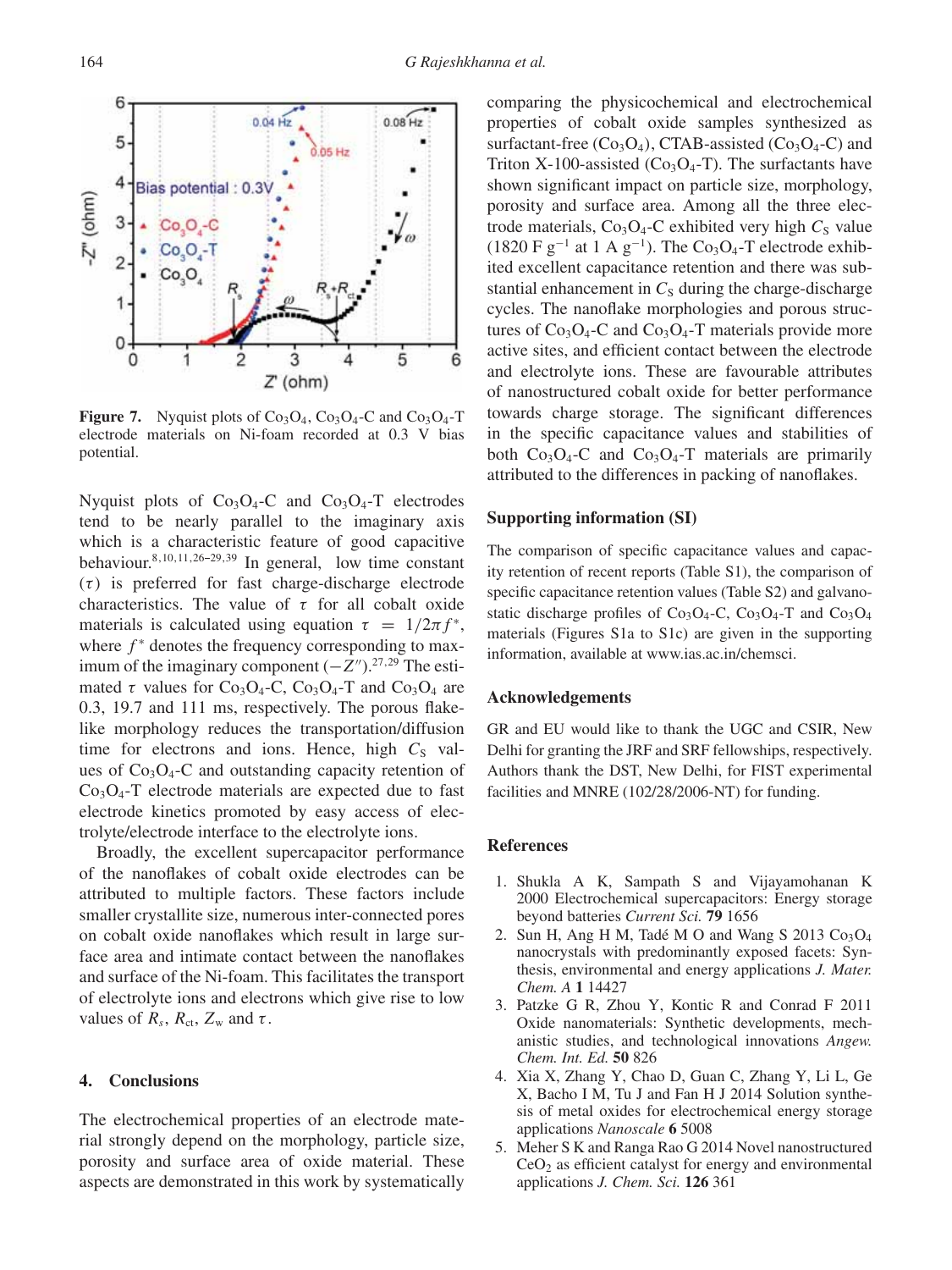- 6. Vivekchand S R C, Rout C S, Subrahmanyam K S, Govindaraj A and Rao C N R 2008 Graphene-based electrochemical supercapacitors *J. Chem. Sci.* **120** 9
- 7. Devaraj S, Gabriel G S, Gajjela S R and Balaya P  $2012$  Mesoporous  $MnO<sub>2</sub>$  and its capacitive behaviour *Electrochem. Solid State Lett.* **15A** 57
- 8. Umeshbabu E, Rajeshkhanna G and Ranga Rao G 2016 Effect of solvents on the morphology of NiCo<sub>2</sub>O<sub>4</sub>/graphene nanostructures for electrochemical pseudocapacitor application *J. Solid State Electrochem.* **20** 1837
- 9. Umeshbabu E, Rajeshkhanna G, Justin P and Ranga Rao G 2016 NiCo<sub>2</sub>O<sub>4</sub>/rGO hybrid nanostructures for efficient electrocatalytic oxygen evolution *J. Solid State Electrochem. J. Solid State Electrochem.* **20** 2725
- 10. Meher S K and Ranga Rao G 2011 Effect of microwave on the nanowire morphology, optical, magnetic, and pseudocapacitance behavior of Co<sub>3</sub>O<sub>4</sub> *J. Phys. Chem. C* **115** 25543
- 11. Meher S K and Ranga Rao G 2011 Ultralayered  $Co<sub>3</sub>O<sub>4</sub>$ for high-performance supercapacitor applications *J. Phys. Chem. C* **115** 15646
- 12. Yang Q, Lu Z, Sun X and Liu J 2013 Ultrathin  $Co<sub>3</sub>O<sub>4</sub>$ nanosheet arrays with high supercapacitive performance *Sci. Rep.* **3** 3537
- 13. Wang X, Yao S, Wu X, Shi Z, Sun H and Que R 2015 High gas-sensor and supercapacitor performance of porous Co3O4 ultrathin nanosheets *RSC Adv.* **5** 17938
- 14. Zhang X, Zhao Y and Xu C 2014 Surfactant dependent self-organization of  $Co<sub>3</sub>O<sub>4</sub>$  nanowires on Ni foam for high performance supercapacitors: From nanowire microspheres to nanowire paddy fields *Nanoscale* **6** 3638
- 15. Yuan C, Yang L, Hou L, Shen L, Zhang X and Lou X W 2012 Growth of ultrathin mesoporous  $Co<sub>3</sub>O<sub>4</sub>$ nanosheet arrays on Ni foam for high-performance electrochemical capacitors *Energy Environ. Sci.* **5** 7883
- 16. Shim H-W, Lim A-H, Kim J-C, Jang E, Seo S-D, Lee G-H, Kim T D and Kim D-W 2013 Scalable one-pot bacteria-templating synthesis route toward hierarchical, porous- $Co<sub>3</sub>O<sub>4</sub>$  superstructures for supercapacitorelectrodes *Sci. Rep.* **3** 2325
- 17. Dong X-C, Xu H, Wang X-W, Huang Y-X, Chan-Park M B, Zhang H, Wang L-H, Huang W and Chen P 2012 3D grapheme cobalt oxide electrode for highperformance supercapacitor and enzymeless glucose detection *ACS Nano* **6** 3206
- 18. Dinga Y, Wanga Y, Sua L, Bellagambaa M, Zhangb H and Lei Y 2010 Electrospun  $Co<sub>3</sub>O<sub>4</sub>$ nanofibers for sensitive and selective glucose detection *Biosens. Bioelectron.* **26** 542
- 19. Jena A, Munichandraiah N and Shivashankar S A 2015 Metal-organic chemical vapor-deposited cobalt oxide films as negative electrodes for thin film Li-ion battery *J. Power Sources* **277** 198
- 20. Rajeshkhanna G, Umeshbabu E and Ranga Rao G 2017 Charge storage, electrocatalytic and sensing activities of nest-like nanostructured Co<sub>3</sub>O<sub>4</sub> *J. Colloid Interface Sci.* **487** 20
- 21. Xia H, Peng Z, Cuncal L V, Zhao Y, Hao J and Huang Z 2016 Self-supported porous cobalt oxide nanowires with enhanced electrocatalytic performance toward oxygen evolution reaction *J. Chem. Sci.* doi:10.1007/s12039-016-1192-z
- 22. Li X, Fang Y, Lin X, Tian M, An X, Fu Y, Li R, Jin J and Ma J 2015 MOF derived  $Co<sub>3</sub>O<sub>4</sub>$  nanoparticles embedded in N-doped mesoporous carbon layer/MWCNT hybrids: Extraordinary bi-functional electrocatalysts for OER and ORR *J. Mater. Chem. A* **3** 17392
- 23. Song H, Shen L and Wang C 2014 Template-free method towards quadrate  $Co<sub>3</sub>O<sub>4</sub>$ nanoboxes from cobalt coordination polymer nano-solids for high performance lithium ion battery anodes *J. Mater. Chem. A* **2** 20597
- 24. Simon P and Gogotsi Y 2008 Materials for electrochemical capacitors *Nat. Mater.* **7** 845
- 25. Vijayanand S, Kannan R, Potdar H S, Pillai V K and Joy P A 2013 Porous Co<sub>3</sub>O<sub>4</sub> nanorods as superior electrode material for supercapacitors and rechargeable Li-ion batteries *J. Appl. Electrochem.* **43** 995
- 26. Umeshbabu E, Rajeshkhanna G and Ranga Rao G 2014 Urchin and sheaf-like  $NiCo<sub>2</sub>O<sub>4</sub>$ nanostructures: Synthesis and electrochemical energy storage application *Int. J. Hydrogen Energy* **39** 15627
- 27. Syedvali P, Rajeshkhanna G, Umeshbabu E, Kiran G U, Ranga Rao G and Justin P 2015 *In situ* fabrication of graphene decorated microstructured globe artichokes of partial molar nickel cobaltite anchored on a Ni foam as a high performance supercapacitor electrode *RSC Adv.* **5** 38407
- 28. Rajeshkhanna G, Umeshbabu E, Justin P and Ranga Rao G 2015 *In situ* fabrication of porous festucascoparia-like  $Ni<sub>0.3</sub>Co<sub>2.7</sub>O<sub>4</sub>$  nanostructures on Ni-foam: An efficient electrode material for supercapacitor applications *Int. J. Hydrogen Energy* **40** 12303
- 29. Umeshbabu E, Rajeshkhanna G, Justin P and Ranga Rao G 2015 Synthesis of mesoporous NiCo<sub>2</sub>O<sub>4</sub>-rGO by solvothermal method for charge storage applications *RSC Adv.* **5** 66657
- 30. Zhang Q, Deng Y, Hu Z, Liu Y, Yao M and Liu P 2014 Sea urchin-like hierarchical NiCo<sub>2</sub>O<sub>4</sub>@NiMoO<sub>4</sub> coreshell nanomaterials for high performance supercapacitors *Phys. Chem. Chem. Phys.* **16** 23451
- 31. Cheng G, Yang W, Dong C, Kou T, Bai Q, Wang H and Zhang Z 2015 Ultrathin mesoporous NiO nanosheetanchored 3D nickel foam as an advanced electrode for supercapacitors *J. Mater. Chem. A* **3** 17469
- 32. Hu L, Peng Q and Li Y 2008 Selective synthesis of  $Co<sub>3</sub>O<sub>4</sub>$ nanocrystal with different shape and crystal plane effect on catalytic property for methane combustion *J. Am. Chem. Soc.* **130** 16136
- 33. Dam D T and Lee J-M 2014 Three-dimensional cobalt oxide microstructures with brush-like morphology *via* surfactant-dependent assembly *ACS Appl. Mater. Interfaces* **6** 20729
- 34. Whitesides G M and Boncheva M 2002 Beyond molecules: Self-assembly of mesoscopic and macroscopic components *Proc. Natl. Acad. Sci.* **99** 4769
- 35. Xia X-H, Tu J-P, Wang X-L, Gu C-D and Zhao  $X-B$  2011 Mesoporous  $Co<sub>3</sub>O<sub>4</sub>$  monolayer hollowsphere array as electrochemical pseudocapacitor material *Chem. Commun.* **47** 5786
- 36. Liu Z-Q, Xiao K, Xu Q-Z, Li N, Su Y-Z, Wang H-J and Chen S 2013 Fabrication of hierarchical flowerlike super-structures consisting of porous  $NiCo<sub>2</sub>O<sub>4</sub>$ nanosheets and their electrochemical and magnetic properties *RSC Adv.* **3** 4372